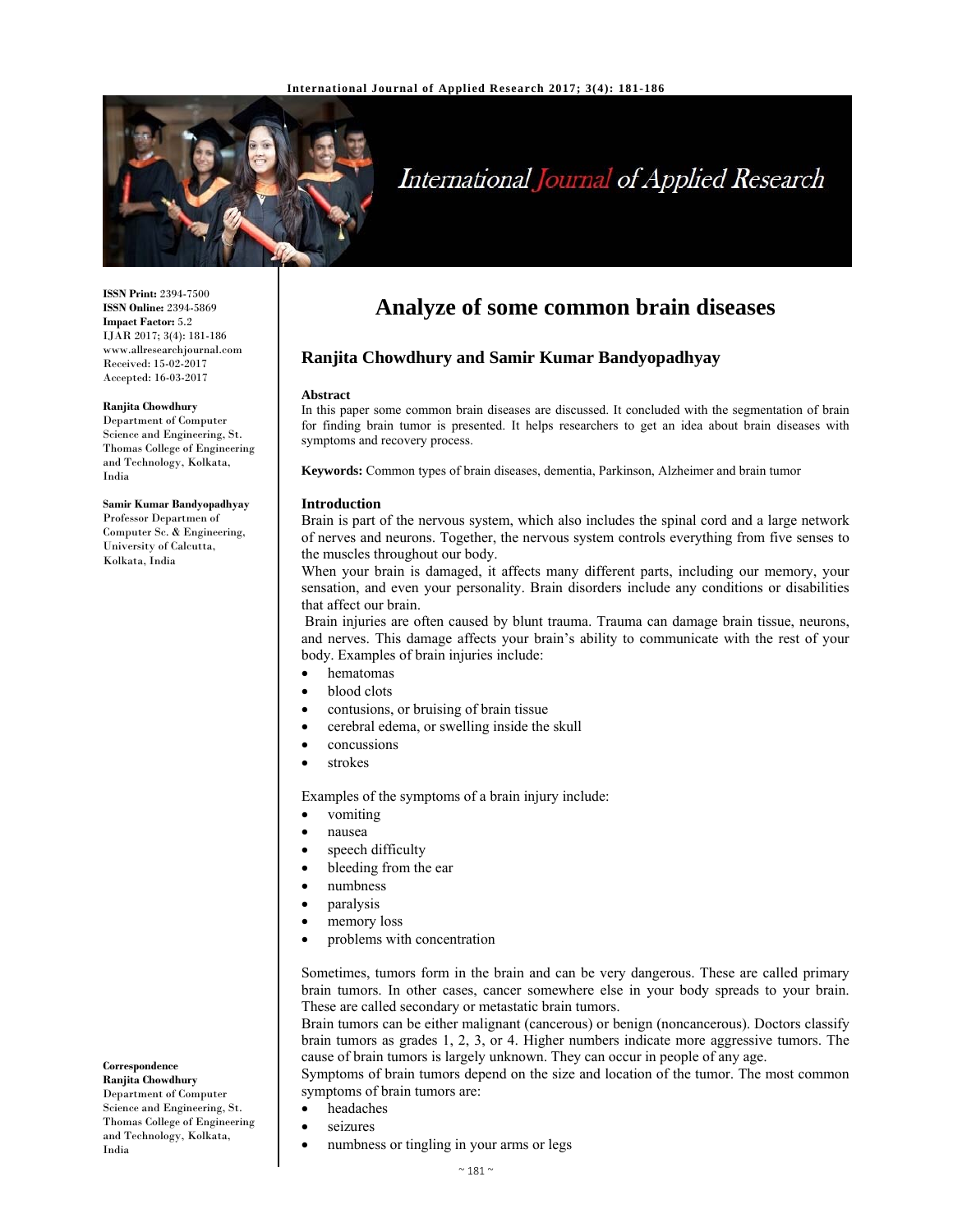- nausea
- vomiting
- changes in personality
- difficulty with movement or balance
- changes in your hearing, speech, or vision

Some brain diseases, such as Alzheimer's disease, may develop in later stage of age. They can slowly impair your memory and thought processes. Other common neurodegenerative diseases include:

- Huntington's disease
- amyotrophic lateral sclerosis
- Parkinson's disease
- all forms of dementia

Some of the more common symptoms of neurodegenerative diseases include:

- memory loss
- forgetfulness
- apathy
- anxiety
- agitation
- a loss of inhibition
- mood changes

Mental disorders, or mental illnesses, are a large and diverse group of conditions that affect your behavior patterns. Some of the most frequently diagnosed mental disorders are:

- depression
- anxiety
- bipolar disorder
- post-traumatic stress disorder
- schizophrenia

The symptoms of mental disorders vary based on the condition. Different people can experience the same mental disorders very differently.

Parkinson's disease (PD) is a chronic and progressive movement disorder, meaning that symptoms continue and worsen over time. Parkinson's involves the malfunction and death of vital nerve cells in the brain, called neurons. Parkinson's primarily affects neurons in an area of the brain called the substantia nigra. Some of these dying neurons produce dopamine, a chemical that sends messages to the part of the brain that controls movement and coordination. As PD progresses, the amount of dopamine produced in the brain decreases, leaving a person unable to control movement normally.

The specific group of symptoms that an individual experiences varies from person to person. Primary motor signs of Parkinson's disease include the following.

- tremor of the hands, arms, legs, jaw and face
- bradykinesia or slowness of movement
- rigidity or stiffness of the limbs and trunk
- postural instability or impaired balance and coordination

Symptoms of Parkinson's disease differ from person to person. They also change as the disease progresses. Symptoms that one person gets in the early stages of the disease, another person may not get until later-or not at all.

Symptoms typically begin appearing between the ages of 50 and 60. They develop slowly and often go unnoticed by family, friends, and even the person who has them.

Most common type of dementia; accounts for an estimated 60 to 80 percent of cases.

Difficulty remembering recent conversations, names or events is often an early clinical symptom; apathy and depression are also often early symptoms. Later symptoms include impaired communication, poor judgment, disorientation, confusion, behavior changes and difficulty speaking, swallowing and walking.

Revised guidelines for diagnosing Alzheimer's were published in 2011 recommending that Alzheimer's be considered a slowly progressive brain disease that begins well before symptoms emerge.

Hallmark abnormalities are deposits of the protein fragment beta-amyloid (plaques) and twisted strands of the protein tau (tangles) as well as evidence of nerve cell damage and death in the brain.

# **Review Works**

Alzheimer described the case of a 51-year-old woman with a 'peculiar disease of the cerebral cortex,' who had presented with progressive memory and language impairment, disorientation, behavioral symptoms (hallucinations, delusions, paranoia), and psychosocial impairment [1-3]. Remarkably, many of the clinical observations and pathological findings that Alzheimer described more than a century ago continue to remain central to our understanding of AD today.

Alzheimer's disease is often confused with normal aging and dementia. Severe memory loss, characteristic of AD, is not a symptom of normal aging. Healthy aging may involve the gradual loss of hair, weight, height and muscle mass. Skin may become more fragile and bone density can be lost. A decrease in hearing and vision may occur, as well as a decrease in metabolic rate. It is common to have a slight decline in memory, such as slower recall of information, however cognitive decline that impacts daily life is not a normal part of the aging process.

Dementia is defined as the significant loss of cognitive abilities severe enough to interfere with social functioning [5- <sup>6]</sup>. It can result from various diseases that cause damage to brain cells. There are many different types of dementia, each with its own cause and symptoms. For example, vascular dementia is caused by decreased blood flow to a part of the brain, as caused by a stroke. Dementia may also be present in patients with Parkinson's disease and hydrocephalus. AD is the most common form of dementia, caused by the buildup of beta amyloid plaques in the brain1 Dementia Dementia is a clinical syndrome (a group of cooccurring signs and symptoms) that involves progressive deterioration of intellectual function [4] Various cognitive abilities can be impaired with dementia, including memory, language, reasoning, decision making, visuospatial function, attention, and orientation. In individuals with dementia, cognitive impairments are often accompanied by changes in personality, emotional regulation, and social behaviors. Importantly, the cognitive and behavioral changes that occur with dementia interfere with work, social activities, and relationships and impair a person's ability to perform routine daily activities (e.g., driving, shopping, housekeeping, cooking, managing finances, and personal care). AD is a critical public health issue in many countries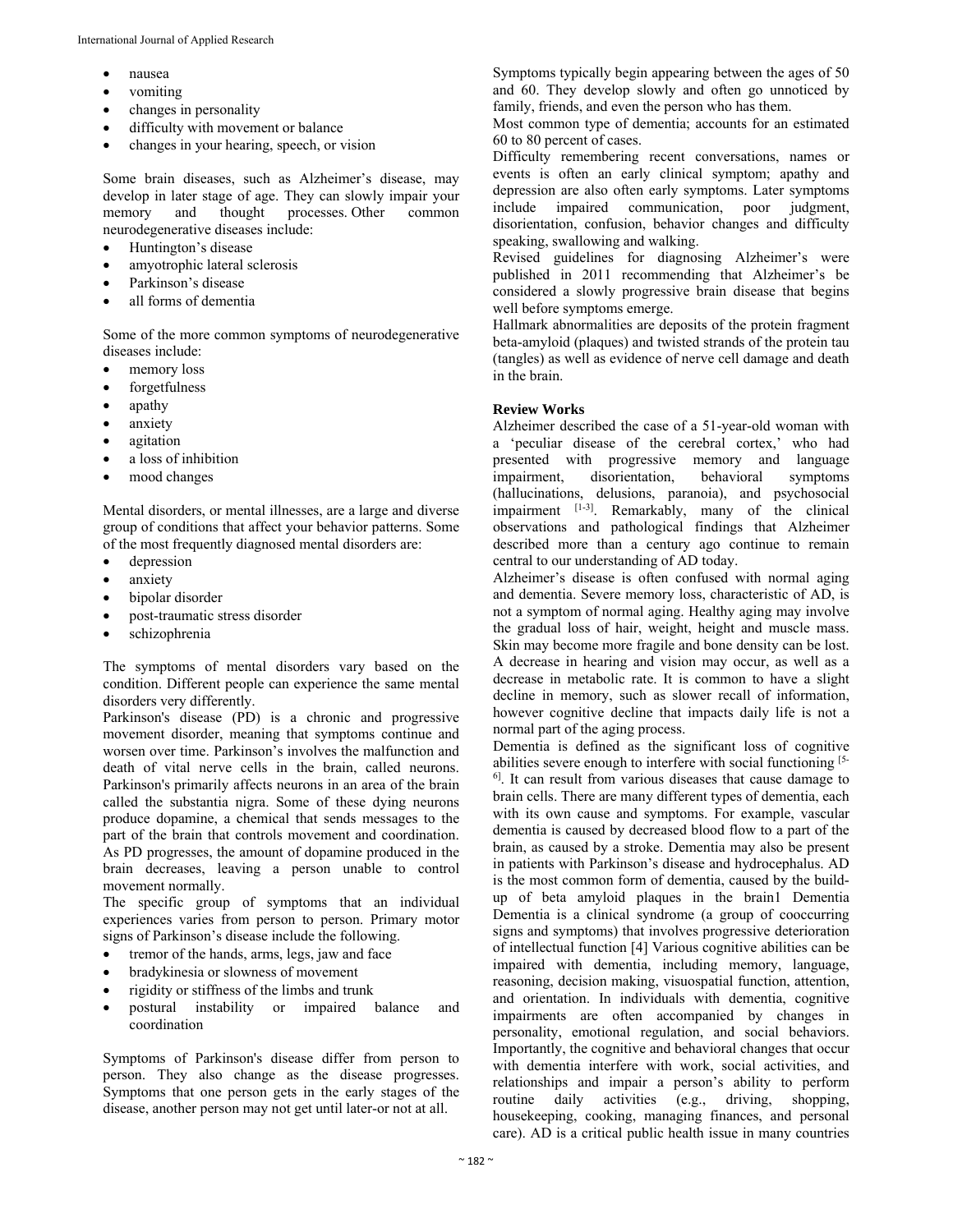around the world, with a significant health, social, and financial burden on society. Worldwide, it is estimated that 35 million people have AD or other types of dementia, and about 65 million people are expected to have dementia by 2030 (115 million by 2050). 9 AD is a multifactorial disease, with no single cause known, and several modifiable and non-modifiable risk factors are associated with its development and progression. Age is the greatest risk factor for the development of AD. The likelihood of developing AD increases exponentially with age, approximately doubling every 5 years after age 65.10, 11 The vast majority of individuals suffering from AD are aged 65 or older and have 'late-onset' or 'sporadic' AD (95% of all cases). Rare genetic mutations are associated with the development of AD before age 65, which is known as 'early-onset' or 'familial' AD (B5% of all cases). The gold standard for the diagnosis of AD is an autopsy-based (post-mortem) pathological evaluation. The presence and distribution of amyloid plaques and NFT in the brain is used to establish the diagnosis of 'definitive' AD and stage the disease. In clinical settings, the diagnosis of AD is largely based on medical history, physical and neurological examinations, and neuropsychological evaluation, as well as the exclusion of other etiologies using selective ancillary testing. The clinical diagnosis of AD has an accuracy of 7090% relative to the pathological diagnosis, with greater accuracies being achieved in specialty settings such as memory disorder clinics. There is no cure for AD, and drug therapy for the disease is still in its infancy. Approved medications for the treatment of probable AD help control the symptoms of AD but do not slow down the progression or reverse the course of the disease itself. Positron emission tomography utilizing 18F-fluorodeoxyglucose (FDG-PET) as a radioactive tracer is a nuclear imaging technique which measures regional brain metabolism. The earliest sign of AD detectable on an FDG-PET scan is the hypometabolism of the posterior cingulate cortex and precuneus.

#### **Methodology**

Neuroimaging is a promising area of research for detecting AD. There are multiple brain imaging procedures that can be used to identify abnormalities in the brain, including PET, MRI, and CT scans. Each scan involves a unique technique and detects specific structures and abnormalities in the brain. Brain imaging is not currently a standard part of AD testing, however current clinical studies have shown promising results that may change the procedure used by physicians to diagnose the disease. PET Positron emission tomography (PET) uses radiation signals to create a threedimensional color image of the human body. The patient is injected with a radiotracer, composed of a radioactive medicine bound to a naturally occurring chemical. For the study of AD, the chemical is usually glucose. The radiotracer travels to the organs that use that specific molecule for energy. As the compound is metabolized, positrons are emitted. The energy from these positrons is detected by the PET scan, which converts the input to an image. This image reflects the function of the patient's body by showing how effectively the radiotracer is broken down. The amount of positron energy emitted creates a variety of colors and intensities, which reflects the extent of brain activity. A PET scan has the capacity to detect changes in metabolism, blood flow, and cellular communication processes in the brain.

There is currently no cure for AD, however there are multiple drugs that have been proven to slow disease progression and treat symptoms. When initiating treatment for AD patients, physicians divide the symptoms into "cognitive" and "behavioral and psychiatric" categories. This enables treatment that is specific to the symptoms being experienced. Cognitive symptoms affect memory, language, judgment, and thought processes. Behavioral symptoms alter a patient's actions and emotions.

Parkinson's disease (PD) is a progressive neurodegenerative condition, affecting 1-2% of the over-65 population, causing dopamine deficiency within the nigrostriatal system. Pathologically there is loss of neurones within the subtantia nigra pars compacta and other subcortical nuclei associated with the widespread occurrence of Lewy bodies. PD manifests clinically after the pathology has reached an advanced stage, with loss of approximately 50% of dopaminergic neurons. In common with other neurodegenerative conditions, it is thought that the pathogenesis of PD results from:

- The abnormal aggregation and processing of mutant or damaged protein
- The cellular response to that protein

There is no known biological marker for PD. The clinician is required to differentiate idiopathic PD from other parkinsonian syndromes. Clinical diagnostic accuracy in PD is important for therapeutic and prognostic reasons. It is also fundamental for accuracy in epidemiological studies and clinical trials. Pathological examination remains the gold standard for diagnosis of PD. Unfortunately, there are no widely accepted pathological criteria defined for this diagnosis. The usefulness of any diagnostic test can be assessed using sensitivity, specificity and positive and negative predictive values. The sensitivity of diagnostic criteria for PD is the proportion of patients with the disease who fulfil the criteria. The specificity of the criteria is the proportion of patients who do not have PD who do not fulfil the criteria. Given that sensitivity is conditional on the disease being present and specificity on the disease being absent, they should be unaffected by disease prevalence. The positive predictive value of the criteria is the probability that the patient has PD given that they meet diagnostic criteria. The negative predictive value of the criteria is the probability that the patient does not have PD, given that they do not meet diagnostic criteria. Positive and negative predictive values are dependent on the underlying prevalence of PD within the population being studied. Traditionally the diagnosis of PD required the presence of 2 out of the 3 motor cardinal features of: bradykinesia, rigidity and resting tremor. Several attempts at clinical diagnostic criteria have been proposed, but few have been applied consistently or assessed for reliability. There are no set of agreed pathological criteria for the diagnosis of PD. Many of these studies are retrospective and contain small numbers. In addition donor tissue is more likely to be received from patients who have died in hospital and in patients in whom there has been greater diagnostic uncertainty. The clinical criteria employed in these studies are often vague and in some not mentioned at all. However, these studies do suggest that a significant proportion of patients diagnosed with PD have an alternative diagnosis, and that diagnostic accuracy is greatest when patients are assessed by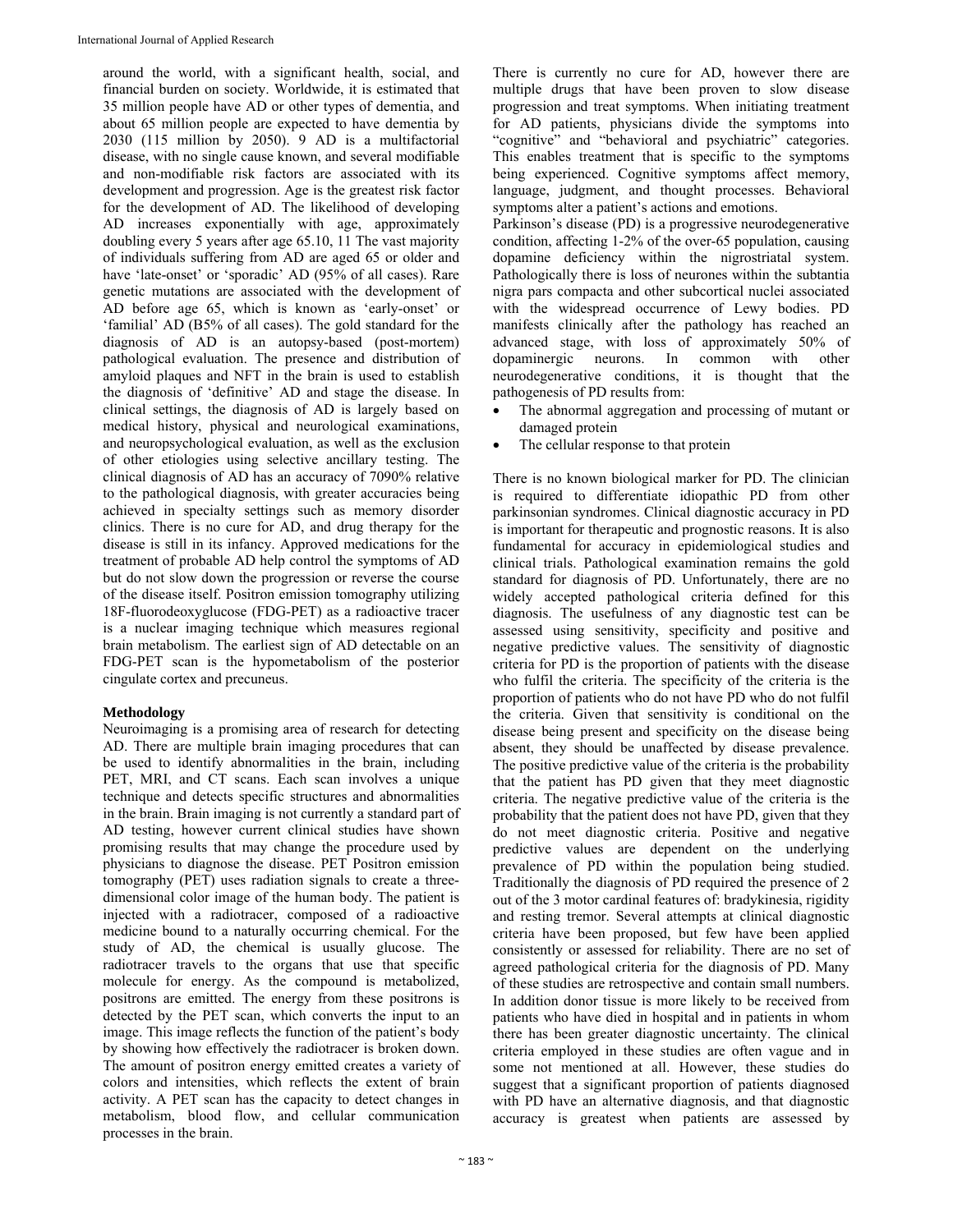movement disorder specialists and followed over a long period [7-8].

Prescription database searches of antiparkinson medications followed by case record review provide epidemiological data on PD and other parkinsonian syndromes, with greater accuracy than simply analysing data from pharmacy databases which often do not have diagnostic information. Variation in PD prevalence between geographical areas occurs, which is not explained by methodological differences. While there are differences between areas for risk factors for the development of PD, the magnitude of prevalence variation is great, and justifies more detailed research into the relative importance of several potential causes.

A brain tumor is a growth of abnormal cells inside the brain. Most brain tumors that children get are called primary brain tumors, meaning that they originated in the brain and did not spread from somewhere else. Tumors might be localized, remaining in one area, or they might be invasive, spreading into nearby tissues. Tumors are also categorized as benign (non-cancerous) or malignant (cancerous). However, it is difficult to call any brain tumor "benign", because all can cause serious problems.

Tumors can destroy brain cells directly, or they can indirectly cause damage, through these mechanisms:

- causing inflammation
- compressing (squeezing) other parts of the brain as the tumor grows
- causing generalized swelling of the brain, called cerebral edema
- causing increased intracranial pressure (the pressure inside the skull)

Brain tumors are classified by where they are in the brain, what kind of tissue they are composed of, whether they are benign or malignant, and many other factors. Some tumors tend to be hereditary, running in families. Other types, such as craniopharyngioma (KRAYN'-ee-oh-far-in-jee-oh'-mah), seem to be congenital, developing before birth. Ultimately, the cause of most brain tumors is not known.

Brain tumors can occur at any age. Tumors of the central nervous system (brain and spinal cord) make up about 20 percent of all childhood cancer cases, which makes it second in number only to leukemias. The annual incidence of brain tumors in children under the age of 15 is about 3 per 100,000. More than 1,200 new cases of brain tumor occur each year.

The incidence of many tumors varies with the age of the patient. For example, gliomas account for 75 percent of brain tumors diagnosed in children, but only 45 percent in adults. Retinoblastoma is the only form of brain tumor that is commonly seen in the first year of life.

### **Symptoms**

The symptoms of a brain tumor depend upon several factors, including the specific site of the tumor, the type of tumor, and the age and health of the patient. Symptoms might include the following:

- headache
- vomiting
- personality or behavior changes
- emotional instability or rapid emotional changes
- intellectual decline
- seizures
- facial paralysis
- eye abnormalities or double vision
- reduced level of consciousness or decreased alertness
- weakness or lethargy
- Visit in hospital.
- general ill feeling or malaise
- swallowing difficulty
- impaired sense of smell
- uncontrollable movement
- hand tremor
- confusion
- Like the symptoms, the treatment for a brain tumor depends upon its site, type and size. Tumors should all be treated promptly to increase the chance of a good outcome.
- The goals of treatment might be cure of the disorder, relief of symptoms or improvement of function. There are three main types of treatment: surgery, radiation therapy and chemotherapy.
- Most brain tumors require some sort of surgery. If a tumor is completely removed, it is said to be excised. If the tumor is deep within the brain or if it has infiltrated the surrounding brain tissue, the neurosurgeon might elect to remove as much of the tumor as possible, a process called "debulking". Sometimes the tumor is biopsied, where a piece of tissue is removed so it can be examined and tested in the laboratory. This will help the oncologist determine the type of tumor involved and how best to treat it. Sometimes a special technique called stereotactic (ster-ee-oh-TAK'-tihk) surgery, often guided by computer-assisted tomography (a CAT scan), can be helpful in removing tumors located very deep within the brain. Even if a tumor cannot be removed, surgery can reduce the intracranial pressure (the pressure on the brain) and relieve symptoms.

Radiation therapy uses radiation or high-energy particles, such as x-rays, gamma rays and neutrons, to kill cancer cells and shrink tumors. Radiation comes from a machine that emits what is called external beam radiation therapy. Radiation therapy is only used with certain types of tumors that are sensitive to this treatment. There are sometimes side effects from radiation therapy, including fatigue, burns and possible damage to surrounding tissue.

Chemotherapy refers to many types of anticancer medications. These strong medicines are used for some brain tumors that are sensitive to chemotherapy drugs. They may be taken by mouth (orally), in a shot in the muscle (IM), or through a vein (IV). Some chemotherapy drugs have strong side effects, which are discussed in the next section.

Other medications that might be used are: corticosteroids and osmotic diuretics to reduce brain swelling; anticonvulsants to reduce seizures; analgesics to control pain; and antacids or histamine blockers to control stomach ulcers.

Treatment for a brain tumor might include other supportive or therapeutic services. Physical therapy, occupational therapy and speech therapy might be needed to address the effects of the tumor itself or of the surgery. Support from a psychologist or social worker might be helpful with adjustment issues, because a brain tumor can result in changes in abilities, behavior and many other aspects of life.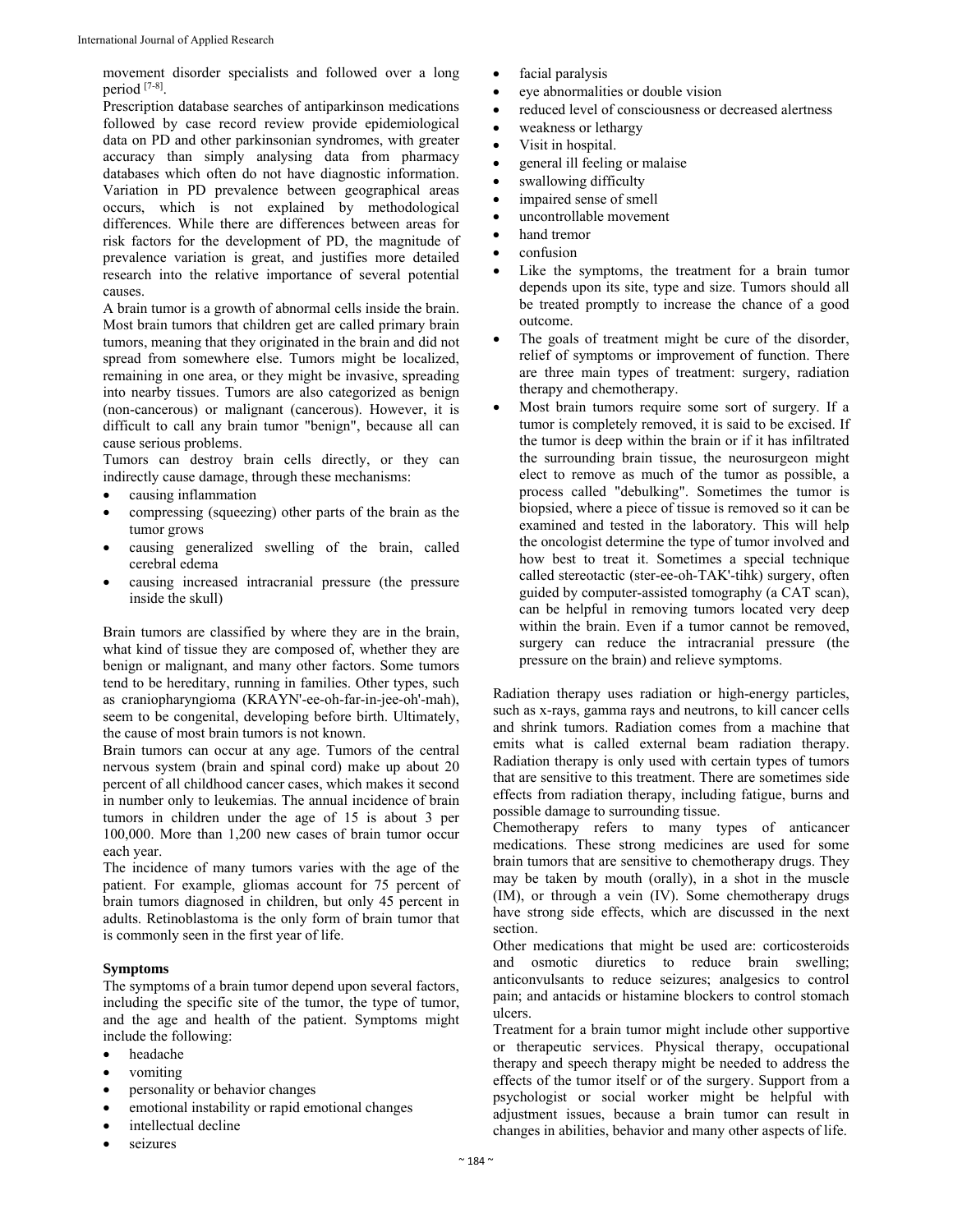#### **Possible treatment side effects**

In addition to symptoms from brain swelling, increased pressure inside the skull, and surgery, a person with a brain tumor might also experience significant side effects of radiation therapy and chemotherapy. The degree and intensity of side effects depends on several factors, including the patient's age, the site of the tumor, the type and dosage of radiation therapy and the type and dosage of chemotherapy. Some people will experience minimal side effects, while others will encounter side effects from treatment that seem more devastating than the tumor itself.

Most of the side effects of radiation go away soon after the treatment is over. However, some complaints might persist. Nausea, fatigue, dry mouth and skin reactions in the treatment area are usually temporary. Sometimes, radiation therapy affects blood counts, but this is unusual when treating brain tumors. Hair loss may occur, but is often temporary. Sometimes, hair is darker when it regrows. A major side effect of radiation for brain cancer is damage to normal brain tissues. The damage can mild, moderate or severe. Newer techniques of radiation therapy have limited this damage to normal tissues.

Chemotherapy, often simply called "chemo", can cause many side effects. Some drugs affect the bone marrow or blood-producing tissue. The medical provider will monitor these effects by following blood counts. White blood cells (which fight off infections), red blood cells (which contain hemoglobin to carry oxygen to other parts of the body) and platelets (which help form clots) can all be affected by chemo. The result might be increased risk of infection; increased risk of bruising or bleeding; or anemia and fatigue. Other possible side effects of chemotherapy include:

#### **Friends with cancer**

Nausea and vomiting weight change diarrhea and constipation mouth sores fever pain temporary hair loss depression and anxiety Sometimes medications called steroids are prescribed to reduce inflammation in the brain. Common side effects of steroids include increased appetite and weight gain, swelling of the face and feet, restlessness, mood swings, burning indigestion and acne. As the doctor works to adjust the dosage of the steroids, the child may experience some fatigue and difficulty with concentration. These symptoms are usually eliminated when the dosage is adjusted to precisely fit the child's needs.

Some children with brain tumors are unable to participate fully in physical activities because of the tumor or the side effects of treatment. They might have times when they are very fatigued, or perhaps have experienced significant weight gain from the steroids. However, the child should be encouraged to participate in activities to the greatest extent possible. Depending on specific circumstances, the child might require snacks in the morning or afternoon. The child's medical team will provide advice and information on any necessary limitations or special requirements.

Brain tumor is one of the major causes for the increase in mortality among children and adults. The complex brain tumors can be separated into two general categories depending on the tumors origin, their growth pattern and malignancy. Primary brain tumors are tumors that arise from cells in the brain or from the covering of the brain. A secondary or metastatic brain tumor occurs when cancer cells spread to the brain from a primary cancer in another part of the body. Most Research in developed countries

show that the number of people who develop brain tumors and die from them has increased perhaps as much as 300 over past three decades.

The Segmentation of an image entails the division or separation of the image into regions of similar attribute. The ultimate aim in a large number of image processing applications is to extract important features from the image data, from which a description, interpretation, or understanding of the scene can be provided by the machine. The segmentation of brain tumor from magnetic resonance images is an important but time-consuming task performed by medical experts The digital image processing community has developed several segmentation methods [10].

Four of the most common methods are:

- 1. Amplitude Thresholding,
- 2. Texture Segmentation
- 3. Template Matching and
- 4. Region Growing Segmentation (RGS).

It is very important for detecting tumors, edema and necrotic tissues. These types of algorithms are used for dividing the brain images into three categories (a) Pixel based (b) Region or Texture Based (c) Structural based. Several authors suggested various algorithms for segmentation. Some of them suggested a multi-scale image segmentation using a hierarchical self-organizing map; a high speed parallel fuzzy c-mean algorithm for brain tumor segmentation. An improved implementation of brain tumor detection using segmentation based on neuro fuzzy technique was proposed some researchers. Some designed a method on 3D variational segmentation for processes due to the high diversity in appearance of tumor tissue from various patients.

#### **3. Present methods**

Noise presented in the image can reduce the capacity of region growing filter to grow large regions or may result as a fault edges. When faced with noisy images, it is usually convenient to preprocess the image by using weighted median filter. The MRI image consists of film artifact or labels on the MRI such as patient name, age and marks. Film artefact is removed using general preprocessing algorithm. Here, starting from the first row and the first column, the intensity value, greater than that of the threshold value is removed from MRI. The image is given to enhancement stage for the removing high intensity component and the above noise. This part is used to enhance the smoothness towards piecewise- homogeneous region and reduce the edge blurring effects. This proposed system describes the information of enhancement using weighted median filter for removing high frequency component.

#### **Algorithm**

It is presented in c-like code with some functions whose names indicate the operation of the functions. namespace Mri Out {class Program {public static Int32 qf = 16; static void Main(string[] args) {String imgName = ""; String pathName =  $@$ "C:\WorkFolder\"; if (args.Length  $!= 1$ ) {Console.WriteLine("Error"); Console.ReadKey();}